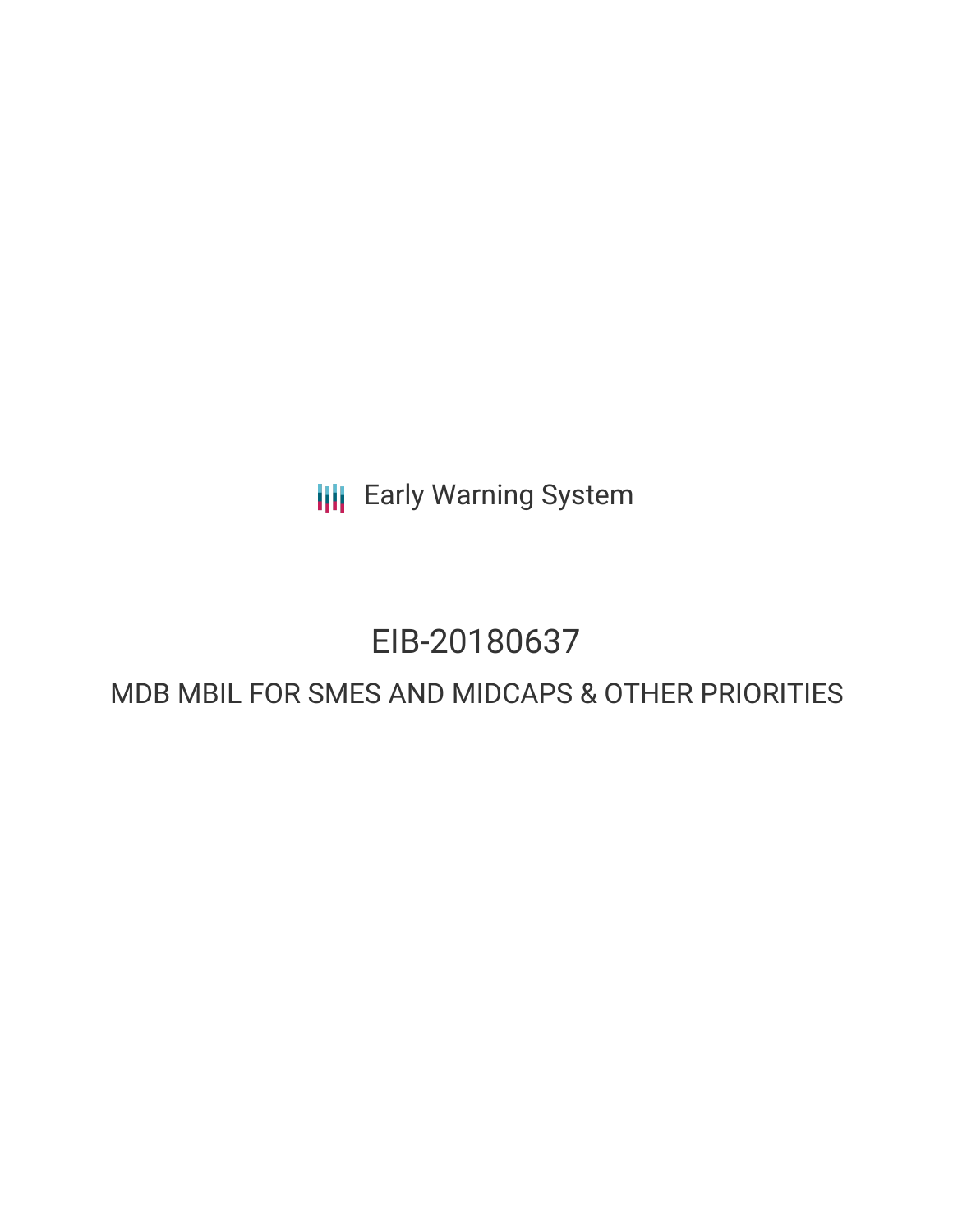#### **Quick Facts**

| <b>Countries</b>               | Malta                                    |
|--------------------------------|------------------------------------------|
| <b>Financial Institutions</b>  | European Investment Bank (EIB)           |
| <b>Status</b>                  | Approved                                 |
| <b>Bank Risk Rating</b>        | U                                        |
| <b>Voting Date</b>             | 2019-12-19                               |
| <b>Borrower</b>                | MALTA DEVELOPMENT BANK; Acceptable banks |
| <b>Sectors</b>                 | Finance                                  |
| <b>Investment Type(s)</b>      | Loan                                     |
| <b>Investment Amount (USD)</b> | $$55.61$ million                         |
| <b>Loan Amount (USD)</b>       | \$55.61 million                          |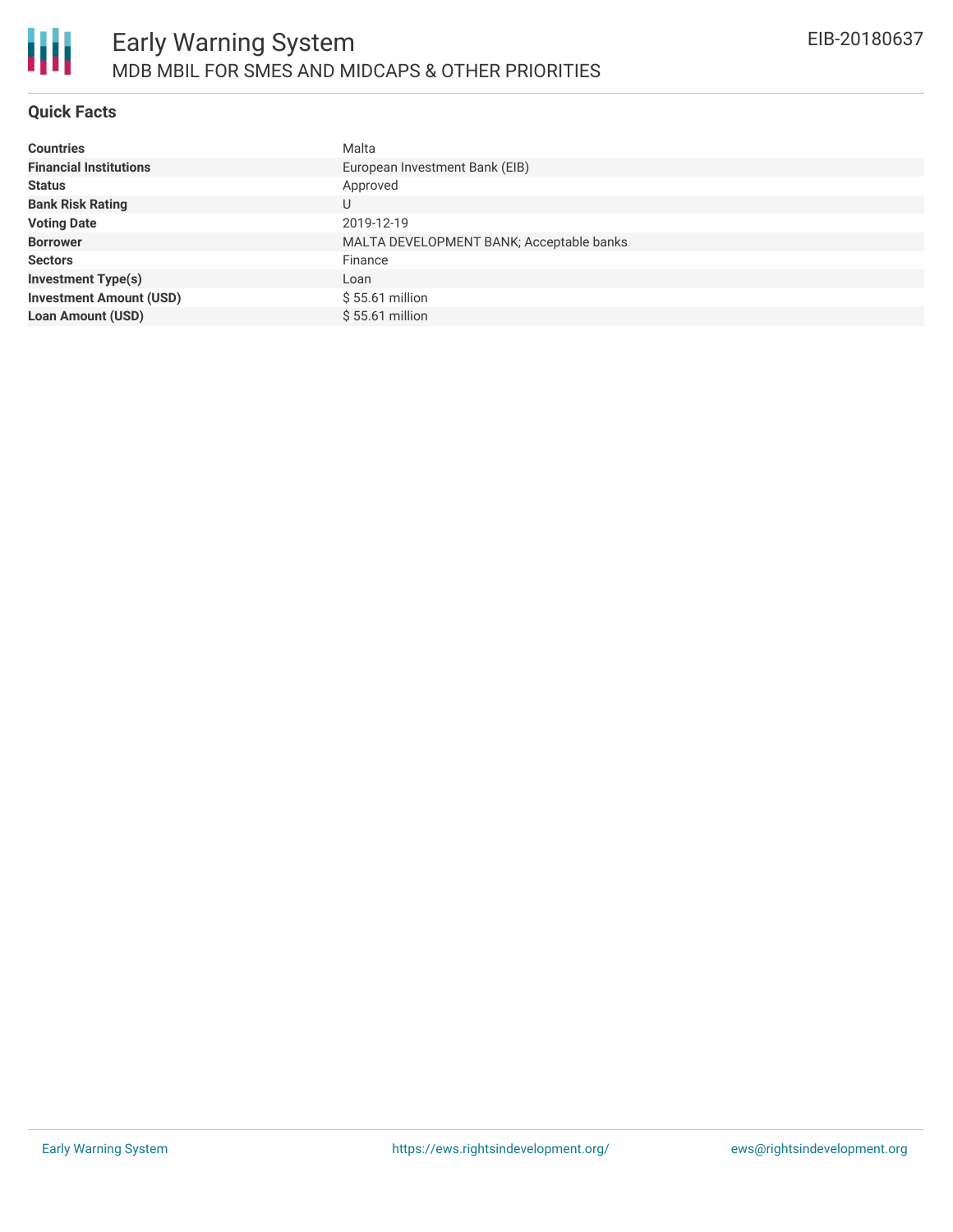

### **Project Description**

According to EIB website, the project consists of a Multi Beneficiary Intermediated Loan to the newly-established Malta Development Bank (MDB) to support its promotional lending to finance small and medium-sized enterprises (SMEs) and midcaps (mainly through local intermediary banks), as well as other small scale projects carried out by public sector entities in Malta which is an EIB Cohesion Priority Region.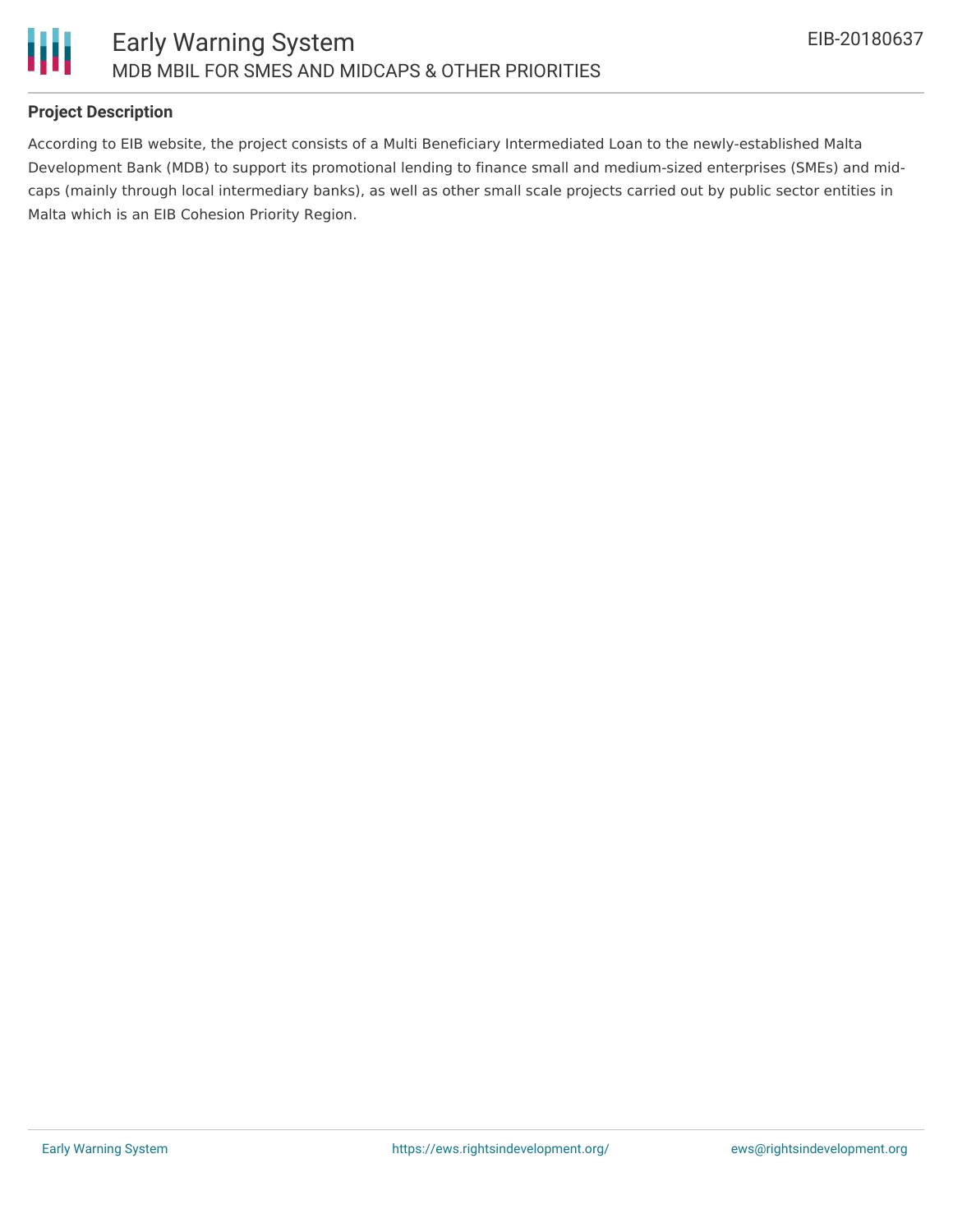

#### **Investment Description**

European Investment Bank (EIB)